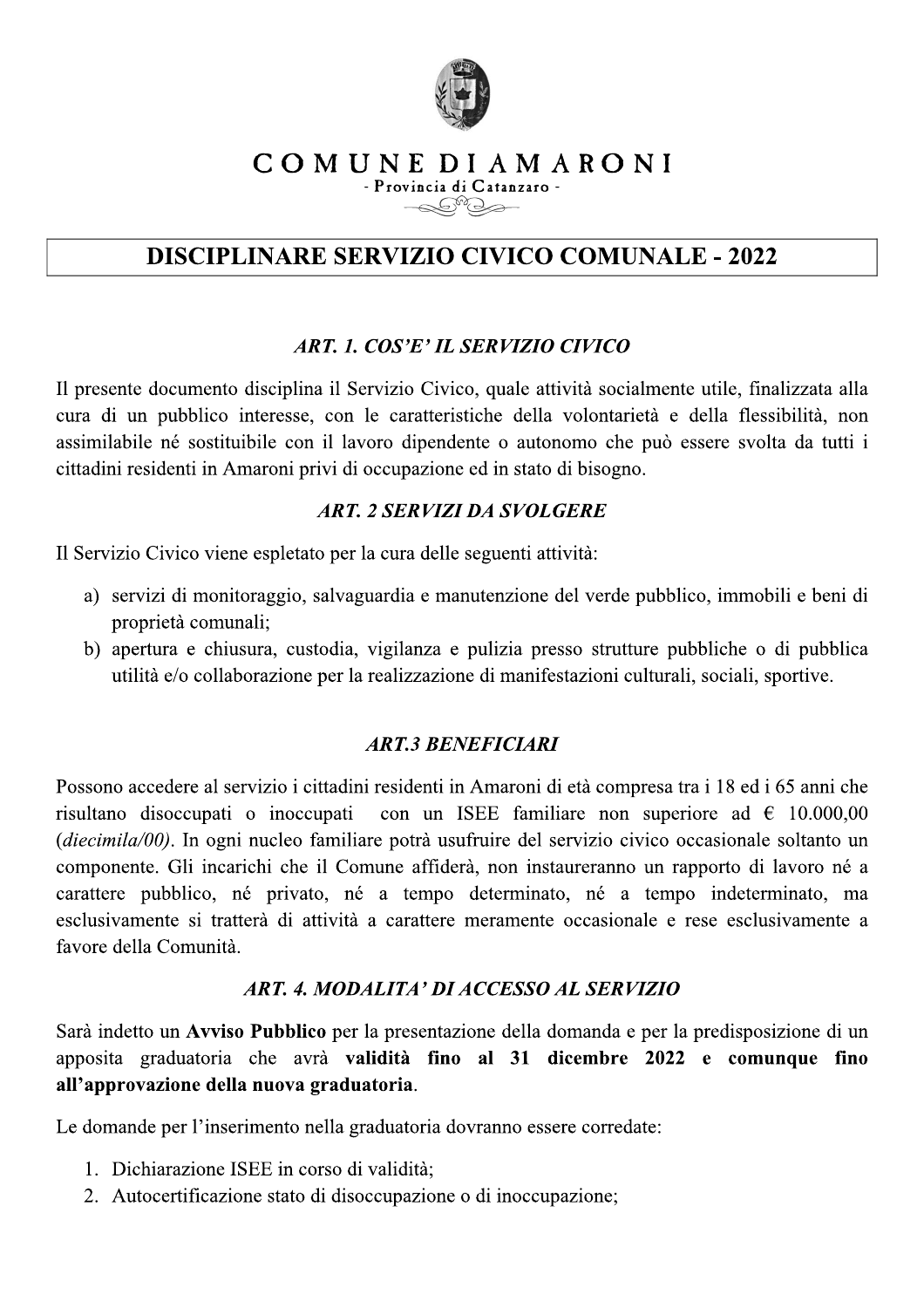- 3. Dichiarazione alla disponibilità a prestare la propria opera consapevole che in nessun caso detta prestazione potrà assumere il carattere di lavoro subordinato e continuativo nei confronti dell'Amministrazione Comunale essendo a conoscenza che il servizio è svolto a carattere meramente occasionale e resa esclusivamente a favore della Comunità.
- 4. Certificazione attestante l'eventuale presenza nello stato di famiglia di portatori di invalidità uguale o superiore  $75\%$ .
- 5. Fotocopia del documento di riconoscimento in corso di validità.

### ART. 5 VALUTAZIONE DELLE ISTANZE E PREDISPOSIZINE DELLA GRADUATORIA

La valutazione delle istanze e la predisposizione della graduatoria sarà effettuata dalla Commissione Consultiva Comunale per l'applicazione del regolamento per la disciplina delle concessioni di sovvenzioni, contributi, sussidi ed ausili finanziari e l'attribuzione di vantaggi economici.

### ART. 6 CRITERI DI PREDISPOSIZIONE DELLA GRADUATORIA

La Commissione redigerà un'apposita graduatoria attenendosi ai seguenti criteri:

1. Composizione nucleo familiare:

**punti 1 (uno)** per ogni figlio minore con età compresa da 0 (zero) a 6 (sei) anni;

**punti 0,5 (mezzo punto)** per ogni figlio minore con età compresa da 6 (sei) a 18 (diciotto) anni:

- 2. punti 1 (uno) aggiuntivo se vi è presenza nel nucleo familiare di un portatore di invalidità pari o superiore al 75%;
- 3. punti 1 (uno) aggiuntivi se il nucleo familiare è mono genitoriale;
- 4. Valore ISEE:

da  $\in$  0 a  $\in$  2000,00 punti 5 (cinque); da  $\in$  2.001,00 a  $\in$  4.000,00 punti 4 (quattro); da  $\in$  4.001,00 a  $\in$  6.000,00 punti 3 (tre); da  $\in$  6.001,00 a  $\in$  8.000,00 punti 2 (due); da  $\in$  8.001,00 a  $\in$  10.000,00 punti 1 (uno).

5. Punti 3 (tre) di penalità se il richiedente ha già svolto il servizio civico comunale nell'anno 2021.

### A parità di punteggio si darà priorità al richiedente più giovane (Legge 191/98).

### ART. 7 MODALITA' DI SVOLGIMENTO DEL SERVIZIO

I soggetti aventi diritto a svolgere prestazioni di servizio civico devono essere avvisati almeno due giorni prima dell'inizio del servizio, mediante comunicazione scritta o telefonica nella quale dovranno essere precisati il tipo e la durata del servizio da espletare.